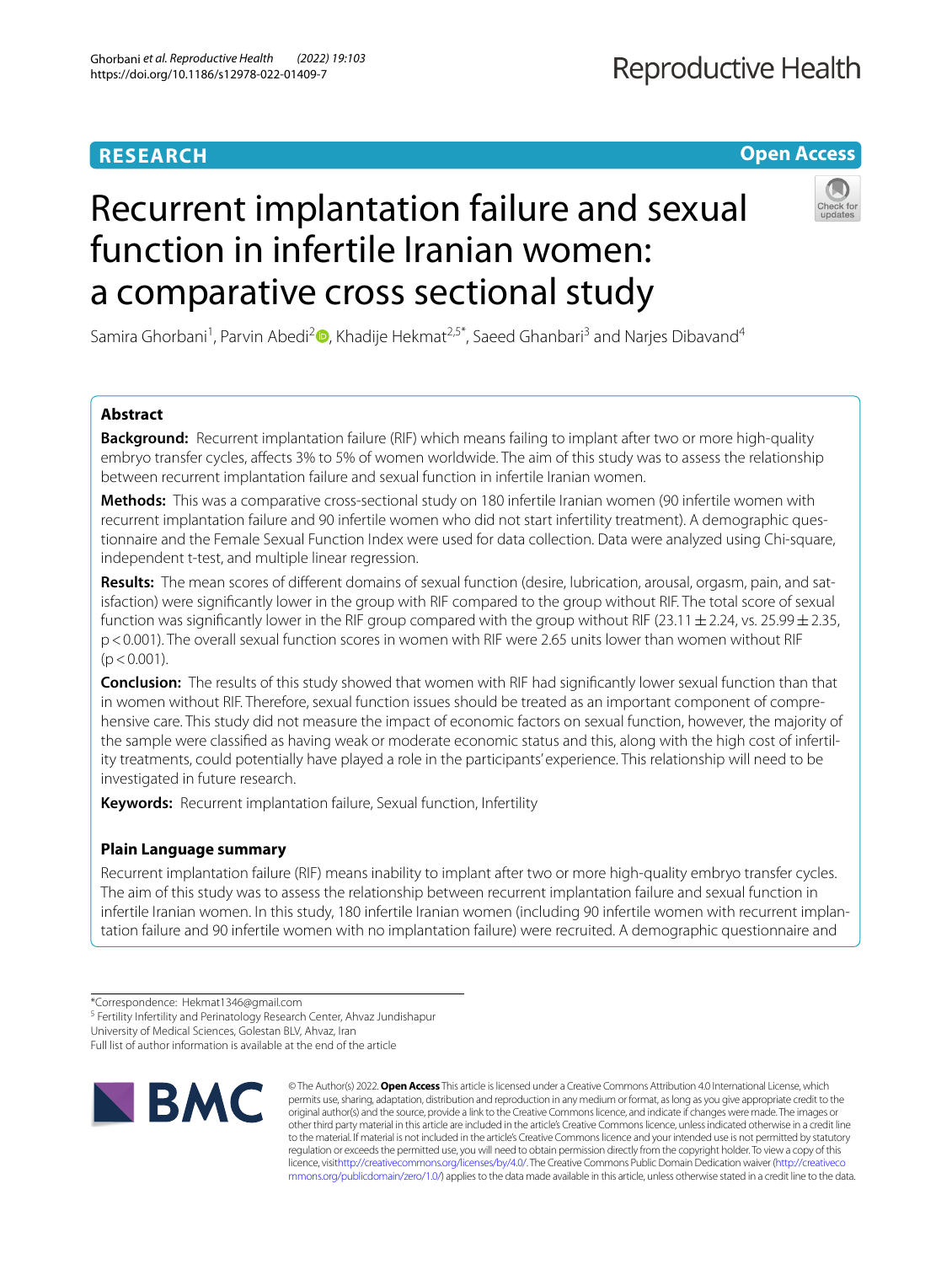the Female Sexual Function Index were used for data collection. The mean scores of diferent domains of sexual function (desire, lubrication, arousal, orgasm, pain, and satisfaction) were signifcantly lower in the group with recurrent implantation failure compared to the group without. The overall sexual function scores in the RIF group were 2.65 units lower than those of women without RIF. Women experiencing recurrent implantation failure may be at a particular risk of reduced sexual function. Therefore, sexual function issues should be treated as an important component of comprehensive care.

#### **Background**

Infertility is defned as failure to achieve pregnancy after 12 months or more of unprotected regular sexual intercourse [\[1](#page-5-0)]. In vitro fertilization (IVF) is often the best solution for many couples with diferent types of infertility [\[2](#page-5-1)]. Only one-third of women receiving IVF treatment will achieve an intra-uterine pregnancy [[3\]](#page-5-2), and a signifcant number of patients remain subject to recurrent implantation failure (RIF) [[4](#page-5-3)]. Afecting 3–5% of women worldwide, RIF has also been defned in several studies as the absence of successful implantation following two or more rounds of high-quality embryo transfer, intracytoplasmic injection of sperm, or frozen embryos  $[5, 6]$  $[5, 6]$  $[5, 6]$  $[5, 6]$  $[5, 6]$ . The prevalence of RIF in developed countries and developing countries is 3–4%, and 6–7%, respectively, and in Iran, it is about 5–8% [\[7](#page-6-0)]. Women with RIF are more likely to experience anxiety (86%), depression (40.8%), stress (24%), and decreased quality of life (70%), which can lead to sexual dysfunction in them [\[8](#page-6-1), [9](#page-6-2)].

The human sexual response cycle is a physiological process that includes the stages of desire, arousal, orgasm, and suppression. Sexual dysfunction is defned as any problem that occurs in this cycle or failure to reach orgasm  $[10]$  $[10]$ . The prevalence of sexual dysfunction in a study in Iran was reported at 31.5% [[11](#page-6-4)]. Women with sexual dysfunction experience mood instability, anxiety, stress, and reduction in life satisfaction [[12\]](#page-6-5). According to previous studies, the rate of anxiety and depression in women with implantation failure is maximized due to uncertainty about the cause of failure, fnancial problems and the length of re-treatment [[13\]](#page-6-6). There is a significant relationship between the seriousness of depression and anxiety and female sexual satisfaction and performance. This means that with the rise in depression and anxiety, the rate of sexual dysfunction increases and the sexual relationship is done solely for the purpose of having children without any satisfaction in the relationship  $[14]$ . In the meantime, following implantation failure, higher stress levels and lower quality of life have been reported, and increased stress and reduced quality of life have been stated to lead to sexual dysfunction and decreased sexual satisfaction [[15](#page-6-8), [16\]](#page-6-9). Furthermore, ovarian stimulant drugs used in the infertility treatment process, following implantation failure, will cause hormonal changes and a decrease in hormones that afect sexual function, which may lead to sexual dysfunction in women [[17\]](#page-6-10). Numerous studies have shown that failure to achieve pregnancy may lead infertile women to develop negative beliefs about self, concerns about sexual appeal, feelings of rejection, sexual dysfunction, and marital problems [\[18](#page-6-11), [19](#page-6-12)].

Infertility itself can reduce sexual function [[20](#page-6-13)], and most studies have focused on one failure in fertility treatment and quality of life, stress, anxiety and depression and sexual function  $[21]$  $[21]$ . However, there is paucity of data addressing the relationship between recurrent infertility treatment failure and sexual function. Therefore, this study was designed to assess this relationship between recurrent implantation failure and sexual function among infertile Iranian women.

## **Materials and methods**

## **Study design**

This study was a comparative cross-sectional study involving 180 infertile women referring to infertility clinics in Ahvaz, Iran. The study commenced in October and concluded in November 2020. The design of the study was approved by the Ethics Committee of the Ahvaz Jundishapur University of Medical Sciences (Ref ID: IR.AJUMS.REC.1399.073). This study was conducted in two infertility clinics in Ahvaz.

#### **Participants**

In this study, we recruited infertile women with a history of recurrent implantation failure  $(n=90)$  and infertile women that did not start their infertility treatment  $(n=90)$ . Inclusion criteria were as follows: age between 18 and 45 years, basic literacy, at least 1-year history of infertility, and history of at least two or more implantation failures. Participants in the control group had a history of infertility but had not yet started treatment. The exclusion criteria were as follows: taking medications that afect sexual function besides of infertility treatment drugs, having psychological disorders (severe depression and anxiety), and diseases that may afect sexual function. Prior to the data collection, written informed consent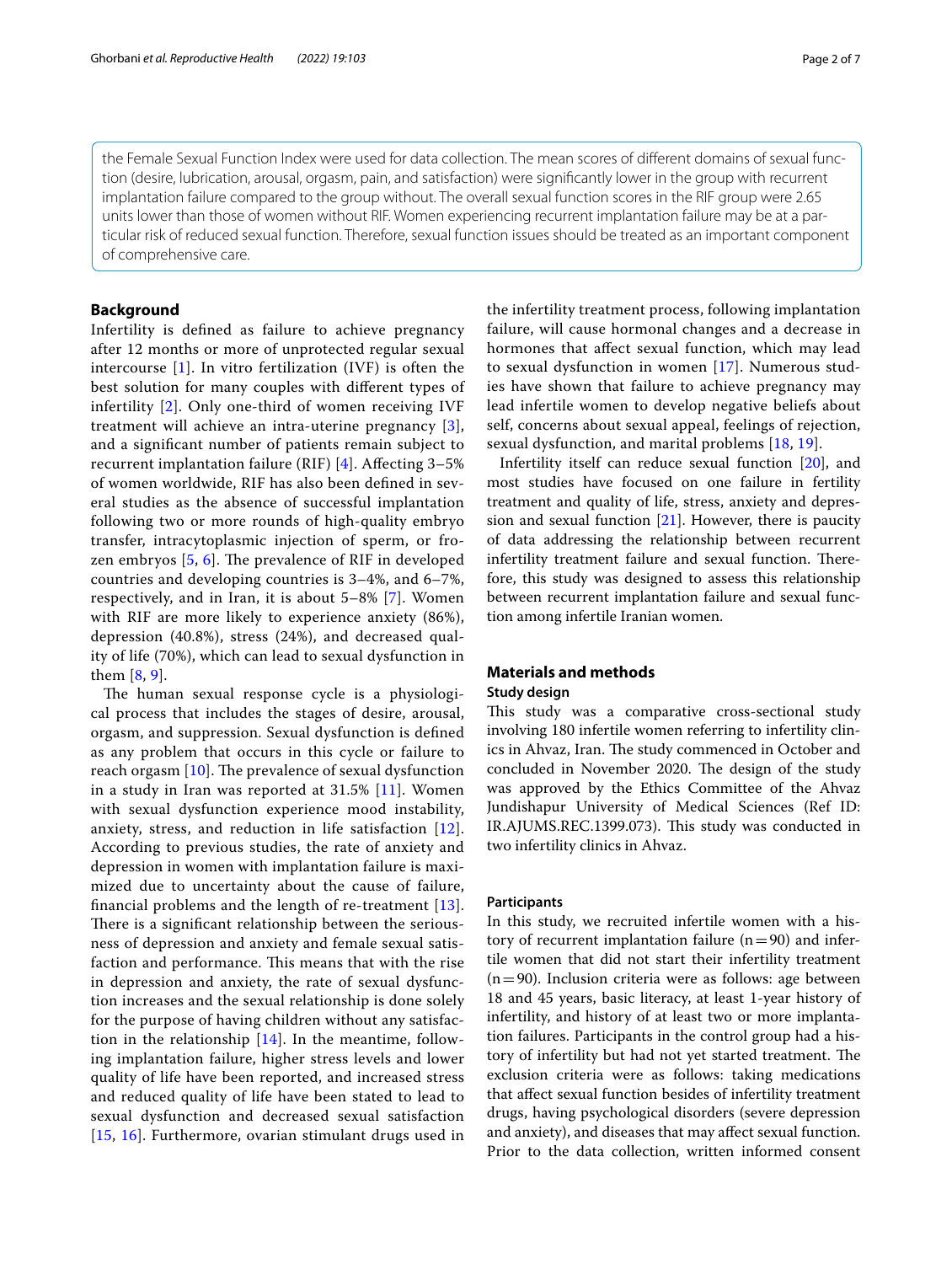was obtained from each participant, and anonymity of participants was maintained.

#### **Sample size**

The sample size of this study was calculated following a previous study [[22\]](#page-6-15) and based on the following formula:

$$
n = \frac{(Z_{1-\frac{\alpha}{2}} + Z_{\beta})^2 (SD_1^2 + SD_2^2)}{(\mu_1 - \mu_2)^2},
$$

( $\mu_1$ =4.7,  $\mu_2$ =6,  $\alpha$  = 0.05,  $\beta$  = 0.1, SD<sub>1</sub> = 2.4, SD<sub>2</sub> = 2.9,  $Z_{\beta} = 1.32$ ,  $Z_{1-\alpha/2} = 1.96$ ). Assuming a 90% power for this study, the fnal sample size in each group was calculated to be 90 women.

#### **Measures**

To collect data, we used a demographic questionnaire and the Female Sexual Function Index. The demographic questionnaire included questions about age, age of husband, occupation, educational attainment, and economic status. Because the poverty line is not clear in Iran, we just asked participants that how they estimate their economic status. According to the response, if they thought their expenses surpass their income they classifed as good, if their income cove all their expenses, they classifed as moderate economic status, and if they underestimate their expenses, they classifed as poor.

The Female Sexual Function Index contains 19 questions. Two questions are dedicated to sexual desire, four to sexual arousal, four to lubrication, three to orgasm, three to satisfaction, and three to measuring pain. The score for each domain was multiplied by a specifc factor: 0.6 for desire, 0.3 for arousal and lubrication, and 0.4 for other domains. The minimum and maximum scores in all areas are 2 and 36, respectively [[23\]](#page-6-16). Scores below 26.5 represent reduced sexual function. The Persian version of this questionnaire is available, and its validity and reliability have been confrmed in other studies [[24\]](#page-6-17).

The names of patients who had RIF and those who had infertility but had not yet started treatment were taken from the clinic with the help of a gynecologist. Then, while the women were waiting for the doctor's visit, they were interviewed and the eligible women were asked if they were willing to participate in the study and then they asked to complete the questionnaires. One of the researchers (SG) was available, in case participants had any questions.

#### **Statistics**

The data were analyzed using SPSS version 22. To check the normality of data, Kolmogorov–Smirnov (K–S) test and Histogram were used.

The independent t-test and Chi-square tests were used for numerical and categorical data, respectively. The multiple Linear regression was used to examine relationship between RIF and sexual function when adjusted for confounding variables. In all cases, we considered the signifcance level as  $p < 0.05$ .

#### **Results**

In this study, 180 infertile women referring to the Ahvaz infertility centers were recruited, of whom 90 had RIF and 90 had no RIF. The sociodemographic information of both groups is shown in Table [1](#page-2-0). Except for age (participants in the RIF group were considerably older), women in the two groups did not have any signifcant diference regarding demographic characteristics. Causes of infertility in the RIF group were female factor (33.3%), male factor (34.4%), and unexplained infertility (32.2%), whereas and in the group without RIF, they included female factor (37.8%), male factor

<span id="page-2-0"></span>**Table 1** Socio-demographic characteristics of participants in two groups

| <b>Variables</b>         | <b>With RIF</b><br>$n = 90$ | <b>Without RIF</b><br>$n = 90$ | p-value |
|--------------------------|-----------------------------|--------------------------------|---------|
| $Mean + SD$              |                             |                                |         |
| Age (y)                  | $33.34 \pm 5.34$            | $31.03 \pm 5.56$               | 0.005   |
| Age of marriage (y)      | $24.10 \pm 6.26$            | $22.76 \pm 5.29$               | 0.123   |
| Duration of marriage (y) | $9.26 \pm 4.45$             | $8.02 \pm 4.73$                | 0.071   |
| n(%)                     |                             |                                |         |
| Occupation of women      |                             |                                | 0.816   |
| House maker              | 80 (88.9)                   | 79 (87.8)                      |         |
| Employee                 | 10(11.1)                    | 11(12.2)                       |         |
| Education of women       |                             |                                | 0.879   |
| Primary                  | 17 (18.9)                   | 14(16.7)                       |         |
| High school              | 16(17.8)                    | 14(15.6)                       |         |
| Diploma                  | 29 (32.2)                   | 34 (37.8)                      |         |
| University education     | 28 (31.1)                   | 27 (30.0)                      |         |
| Occupation of men        |                             |                                | 0.947   |
| Unemployed               | 3(3.3)                      | 3(3.3)                         |         |
| Self-employee            | 42 (46.7)                   | 41 (45.6)                      |         |
| Employee                 | 32 (35.6)                   | 35 (38.9)                      |         |
| Manual worker            | 13 (14.4)                   | 11(12.2)                       |         |
| Education of men         |                             |                                | 0.690   |
| Primary                  | 12(13.3)                    | 8(8.9)                         |         |
| High school              | 10(11.1)                    | 14 (15.6)                      |         |
| Diploma                  | 33 (36.7)                   | 33 (36.7)                      |         |
| University education     | 35 (38.9)                   | 35 (38.9)                      |         |
| Economic situation       |                             |                                | 0.056   |
| Poor                     | 20(22.2)                    | 9(10.0)                        |         |
| Moderate                 | 60 (66.7)                   | 65 (72.2)                      |         |
| Good                     | 10(11.1)                    | 16 (17.8)                      |         |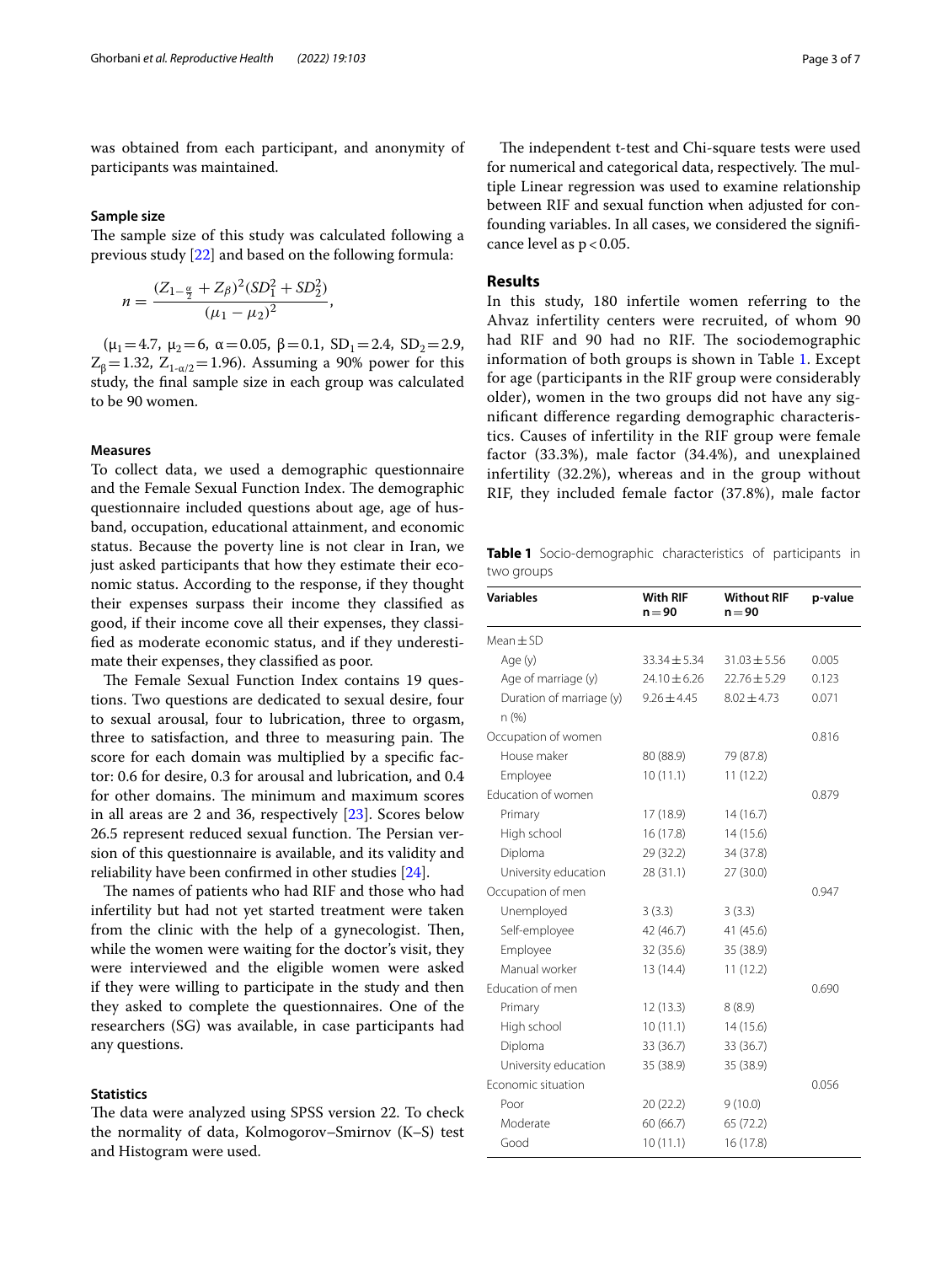<span id="page-3-0"></span>

|  |  |  | Table 2 Infertility characteristics of participants in two groups |  |
|--|--|--|-------------------------------------------------------------------|--|
|--|--|--|-------------------------------------------------------------------|--|

| <b>Variables</b>              | <b>With RIF</b><br>$n = 90$ | <b>Without RIF</b><br>$n = 90$ | p-value |
|-------------------------------|-----------------------------|--------------------------------|---------|
| $Mean + SD$                   |                             |                                |         |
| Duration of infertility (y)   | $7.48 + 4.49$               | $4.81 + 3.29$                  | < 0.001 |
| n (%)                         |                             |                                |         |
| Cause of infertility          |                             |                                | 0.239   |
| Men                           | 31 (34.4)                   | 37(41.1)                       |         |
| Women                         | 30(33.3)                    | 34 (37.8)                      |         |
| Unknown                       | 29 (32.2)                   | 19(21.1)                       |         |
| Type of infertility treatment |                             |                                | 0.358   |
| IVF                           | 71 (78.9)                   | 69 (76.7)                      |         |
| Other methods                 | 19 (21.2)                   | 21(23.3)                       |         |

*IVF* In vitro fertilization

<span id="page-3-1"></span>**Table 3** Comparison of female sexual function index in two groups with and without RIF

| <b>Without RIF</b><br>p-value<br>$n = 90$ |
|-------------------------------------------|
| $4.07 + 0.52$<br>< 0.001                  |
| $4.34 + 0.75$<br>< 0.001                  |
| $3.21 \pm 0.42$<br>0.006                  |
| $3.91 + 0.50$<br>< 0.001                  |
| $4.99 + 0.62$<br>0.001                    |
| < 0.001<br>$5.41 + 0.64$                  |
| $75.99 + 7.32$<br>< 0.001                 |
|                                           |

(41.1%), and unexplained infertility (21.1%),  $(p=0.239)$ (Table [2](#page-3-0)). The histogram with normal curve illustrated that distribution of all data are very close to normal except for those of pain that although histogram was not normal, but according to K–S test it was considered as normal.

As evident in Table [3](#page-3-1), the mean scores of different domains of sexual function, including (desire, lubrication, arousal, orgasm, pain, and satisfaction) was signifcantly lower in the group with RIF in comparison to the group without RIF. Moreover, the total score of sexual function was signifcantly lower in the group with RIF compared with the group without RIF (23.11  $\pm$  2.24 vs. 25.99  $\pm$  2.35, p<0.001). Nearly 90% of infertile women with RIF had sexual dysfunction.

Table [4](#page-4-0) shows the results of linear regression for the relationship between the RIF and the components of sexual function when adjusted for confounding variables (i.e., age and economic status). As evident from this table, compared with women without RIF, sexual desire, sexual arousal, and lubrication in women with RIF were 0.61 ( $p < 0.001$ ), 0.57 ( $p < 0.001$ ), and 0.21 ( $p = 0.007$ ) units lower, respectively. Also, orgasm and sexual satisfaction were 0.33 ( $p < 0.001$ ), and 0.32 ( $p < 0.001$ ) units lower in women with RIF, respectively.

Pain score in women with RIF was 0.61 unit higher than that in women without RIF ( $p < 0.001$ ).

Finally, the overall sexual function score in women with RIF were 2.65 units lower than that in women without  $RIF (p < 0.001)$ .

## **Discussion**

The purpose of this study was to compare the sexual function of two groups of infertile women with or without a RIF. The findings showed that women with RIF received a lower score in all areas of sexual function, including sexual desire, arousal, lubrication, orgasm, and satisfaction, and higher scores for pain. Although several studies have assessed the sexual function of infertile women and women under treatment for infertility, this is the frst study to address sexual function in women who have RIF. In the following, we review the results of other studies regarding the relationship between infertility treatment and sexual function in women.

Starc et al. [[25\]](#page-6-18) conducted a systematic review on infertility and sexual dysfunction and found that infertility negatively afects the sexual function of infertile couples in this way that 43% to 90% of infertile women had sexual dysfunction and lower sexual satisfaction was more dominant. The results of the present study are similar to those of Starc et al. as almost 90% of women in the RIF group had sexual dysfunction. This rate is much higher than that in infertile Iranian women, as according to the results of a systematic review including 18 studies and involving 3419 infertile women, 64.3% of Iranian Infertile women suffered from sexual dysfunction  $[26]$  $[26]$ . This higher rate of sexual dysfunction in our study can be related to failure in infertility treatment.

In the present study, the results of multiple linear regression showed that sexual desire in women with RIF was 0.61 unit less than that in women without RIF. Also, sexual arousal, lubrication, orgasm, and sexual satisfaction in the women with RIF were 0.57, 0.21, 0.33, and 0.32 units lower than those in women without RIF, respectively. Finally, women with RIF had more pain and their sexual function was 2.65 units lower than that in women without RIF. We could not fnd a study compared the sexual function of women with and without RIF. But a study by Bakhtiari et al. [\[27](#page-6-20)] that conducted on 236 infertile women who referred for infertility treatment showed that the prevalence of sexual dysfunction was 55.5%, with the more prevalence for dyspareunia (28%). However, sexual function in women with RIF in our study is much higher than the study of Bakhtiari et al. and we can attribute this increase to repeated failures in infertility treatment.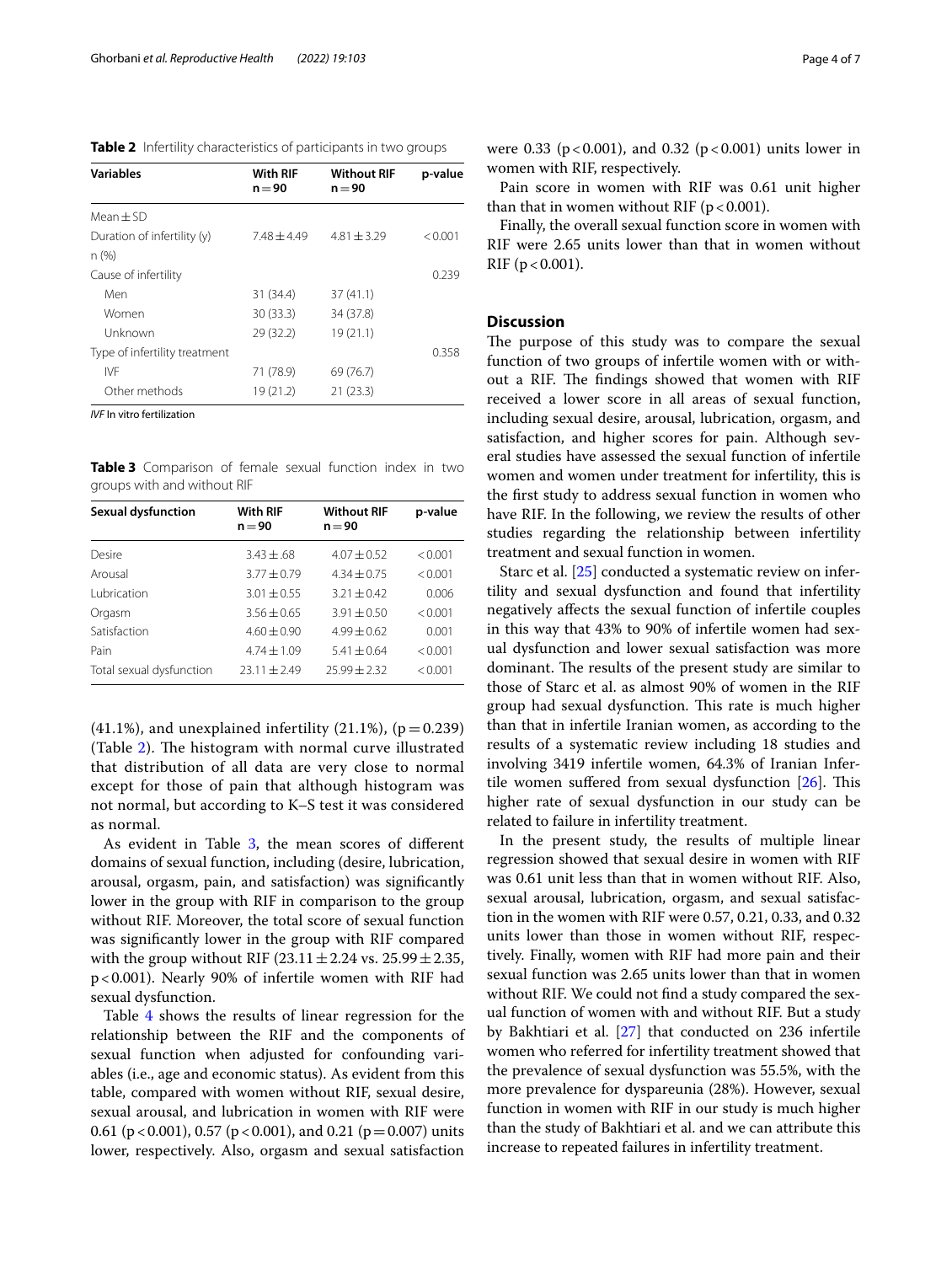| Dependent variable    | <b>Dependent variables</b>    | Coef. (SE)      | t       | p-value | 95% CI of coef |         |  |  |
|-----------------------|-------------------------------|-----------------|---------|---------|----------------|---------|--|--|
|                       |                               |                 |         |         | Lower          | Upper   |  |  |
| Sexual desire         | Age                           | $-0.003(0.008)$ | $-0.38$ | 0.707   | $-0.02$        | 0.01    |  |  |
|                       | Group (RC: No failure)        | $-0.61(0.09)$   | $-6.58$ | < 0.001 | $-0.79$        | $-0.43$ |  |  |
|                       | Economic situation (RC: Poor) |                 |         |         |                |         |  |  |
|                       | Moderate                      | 0.17(0.13)      | 1.32    | 0.190   | $-0.08$        | 0.41    |  |  |
|                       | Good                          | 0.22(0.17)      | 1.35    | 0.178   | $-0.10$        | 0.55    |  |  |
| Sexual arousal        | Age                           | $-0.02(0.01)$   | $-1.70$ | 0.091   | $-0.04$        | 0.002   |  |  |
|                       | Group (RC: No failure)        | $-0.57(0.12)$   | $-4.82$ | < 0.001 | $-0.80$        | $-0.33$ |  |  |
|                       | Economic situation (RC: Poor) |                 |         |         |                |         |  |  |
|                       | Moderate                      | $-0.005(0.16)$  | $-0.04$ | 0.971   | $-0.32$        | 0.31    |  |  |
|                       | Good                          | 0.15(0.21)      | 0.72    | 0.473   | $-0.26$        | 0.57    |  |  |
| Lubrication           | Age                           | $-0.002(0.006)$ | $-0.43$ | 0.670   | $-0.02$        | 0.01    |  |  |
|                       | Group (RC: No failure)        | $-0.21(0.08)$   | $-2.72$ | 0.007   | $-0.36$        | $-0.05$ |  |  |
|                       | Economic situation (RC: Poor) |                 |         |         |                |         |  |  |
|                       | Moderate                      | $-0.12(0.10)$   | $-1.16$ | 0.248   | $-0.32$        | 0.08    |  |  |
|                       | Good                          | $-0.04(0.13)$   | $-0.31$ | 0.754   | $-0.31$        | 0.22    |  |  |
| Orgasm                | Age                           | $-0.005(0.01)$  | $-0.62$ | 0.538   | $-0.02$        | 0.01    |  |  |
|                       | Group (RC: No failure)        | $-0.33(0.09)$   | $-3.71$ | < 0.001 | $-0.51$        | $-0.16$ |  |  |
|                       | Economic situation (RC: Poor) |                 |         |         |                |         |  |  |
|                       | Moderate                      | $-0.01(0.12)$   | $-0.10$ | 0.918   | $-0.26$        | 0.23    |  |  |
|                       | Good                          | 0.01(0.16)      | 0.08    | 0.935   | $-0.31$        | 0.33    |  |  |
| Sexual satisfaction   | Age                           | $-0.02(0.01)$   | $-1.64$ | 0.104   | $-0.04$        | 0.003   |  |  |
|                       | Group (RC: No failure)        | $-0.32(0.12)$   | $-2.72$ | 0.007   | $-0.55$        | $-0.09$ |  |  |
|                       | Economic situation (RC: Poor) |                 |         |         |                |         |  |  |
|                       | Moderate                      | 0.27(0.16)      | 1.69    | 0.093   | $-0.05$        | 0.59    |  |  |
|                       | Good                          | 0.15(0.21)      | 0.71    | 0.481   | $-0.27$        | 0.57    |  |  |
| Pain                  | Age                           | 0.001(0.01)     | 0.11    | 0.909   | $-0.02$        | 0.02    |  |  |
|                       | Group (RC: No failure)        | $-0.61(0.14)$   | $-4.53$ | < 0.001 | $-0.88$        | $-0.35$ |  |  |
|                       | Economic situation (RC: Poor) |                 |         |         |                |         |  |  |
|                       | Moderate                      | 0.56(0.18)      | 3.04    | 0.003   | 0.20           | 0.93    |  |  |
|                       | Good                          | 0.52(0.24)      | 2.15    | 0.033   | 0.04           | 0.99    |  |  |
| Total sexual function | Age                           | $-0.04(0.03)$   | $-1.35$ | 0.178   | $-0.11$        | 0.021   |  |  |
|                       | Group (RC: No failure)        | $-2.65(0.37)$   | $-7.17$ | < 0.001 | $-3.39$        | $-1.93$ |  |  |
|                       | Economic situation (RC: Poor) |                 |         |         |                |         |  |  |
|                       | Moderate                      | 0.87(0.51)      | 1.70    | 0.090   | $-0.14$        | 1.87    |  |  |
|                       | Good                          | 1.02(0.66)      | 1.53    | 0.127   | $-0.29$        | 2.33    |  |  |

<span id="page-4-0"></span>**Table 4** Relationship of recurrent implantation failure (RIF) with sexual function using multiple linear regression

*Coef* coefficient, *SE* standard error, *CI* confidence interval, *RC* reference category

In another study, Leiblum et al. [\[28](#page-6-21)] examined sexual function in three groups of successful IVF, unsuccessful IVF, and adoption of a child. They found that women who succeeded in their IVF were more satisfed with their sexual function than women without success and those who adopted a child. Although, in the present study, we recruited two groups of women, one with RIF and one group who were infertile, but did not start their treatment, the results of the reduced sexual function in women who had RIF were comparable and in agreement to the results of the group that had one failure in the treatment in Leiblum et al.'s study.

Evidence also showed that women with RIF experience more anxiety, stress, and depression, and these factors may cause sexual dysfunction [\[29](#page-6-22)], but it is not clear that whether or not stress causes infertility [[30](#page-6-23)]. Furthermore, stress, anxiety and depression have been found to have a negative relationship with sexual function in women, with depression exerting the most negative efect [\[31\]](#page-6-24).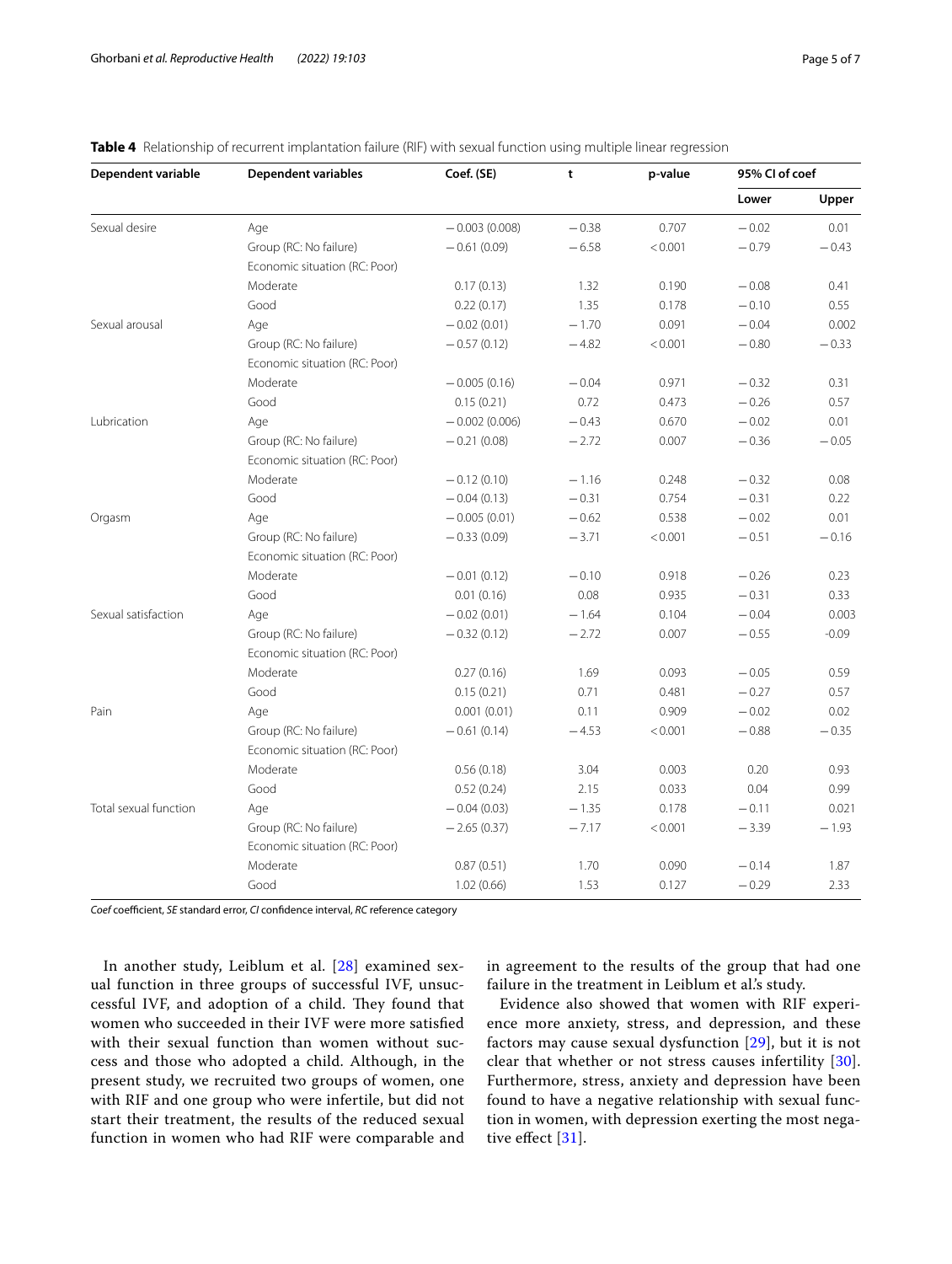Similar to our investigation, Okobi, in a systematic review including eight studies, found that overall sexual function was impaired more in infertile women, especially in the areas of pain, sexual desire, and lubrication. He concluded that other factors such as psychosocial, cultural, and economic, play an important role in the sexual dysfunction of infertile women, especially in developing countries [[32](#page-6-25)]. In the present study, in addition to psychological factors, fnancial issues are defnitely efective in reducing sexual function in women with RIF, because in Iran many infertility treatments are not covered by insurance. Furthermore, although in the present study, the economic status of women was not signifcantly diferent between the two groups, most of the women in the RIF group had weak or moderate economic status.

#### **Strengths and limitations of the study**

To the best of our knowledge, this is the frst study to deal with the relationship between RIF and sexual function in infertile women, and the results can promote knowledge in this regard. Despite its strengths, this study has certain limitations. First, we did not recruit women randomly. Second, talking about sexual issues in Iranian culture is a taboo, and the information about sexual function provided by the participants in this study may have been afected by this issue. Furthermore, we did not assess the stress, anxiety, and level of hormones of the participants, and these factors may have afected sexual function in addition to RIF.

And fnally, this study did not measure the impact of economic factors on sexual function, however, the majority of the participants were classifed as having weak or moderate economic status and this, along with the high cost of infertility treatments, could potentially have played a role in the participants' experience. This relationship will need to be investigated further in future research.

## **Conclusion**

Women with recurrent implantation failure may be particularly at risk of decreased sexual function. Sexual function problems may have a signifcant impact on the overall quality of life during infertility treatment. Therefore, sexual function should be assessed during infertility treatment and necessary counseling should be provided for infertile women, especially for those that have recurrent implantation failure. However, the sexual function of partners of infertile women, anxiety, stress and the level of hormones are also important factors that should be assessed in future studies.

#### **Abbreviations**

RIF: Recurrent implantation failure; IVF: In vitro fertilization; IUI: Intrauterine insemination.

#### **Acknowledgements**

This study was extracted from M.Sc thesis by SG. All expenses of this study were provided by Ahvaz Jundishapur University of Medical Sciences, Ahvaz, Iran. We would like to thank all women who participated in this study.

#### **Author contributions**

SG, PA, KH, and ND were contributed to conception of the study. SG collected the data. SG, PA, SG, and KH were involved in data analysis and interpretation. SG and PA prepared the manuscript in English. All authors read and approved the fnal manuscript.

#### **Funding**

This research was supported by Ahvaz Jundishapur University of Medical Sciences under Grant (MARC-9902).

#### **Availability of data and materials**

Data used in this study will be available upon reasonable request from the corresponding author.

#### **Declarations**

#### **Ethics approval and consent to participate**

The design of the study was approved by the Ethics Committee of Ahvaz Jundishapur University of Medical Sciences (Ref ID: IR.AJUMS.REC.1399.073). Prior to the data collection, written informed consent was obtained from each participant and anonymity of participants was maintained.

#### **Consent for publication**

Not applicable.

#### **Competing interests**

Authors declare that they have no competing interests.

#### **Author details**

<sup>1</sup> Midwifery Department, Ahvaz Jundishapur University of Medical Sciences, Ahvaz, Iran. <sup>2</sup> Midwifery Department, Reproductive Health Promotion Research Center, Ahvaz Jundishapur University of Medical Sciences, Ahvaz, Iran. 3 <sup>3</sup> Department of Midwifery, Reproductive Health Promotion Research Center, Ahvaz Jundishapur University of Medical Sciences, Ahvaz, Iran. <sup>4</sup>Department of Biostatistics, School of Health, Ahvaz Jundishapur University of Medical Science, Ahvaz, Iran. <sup>5</sup> Fertility Infertility and Perinatology Research Center, Ahvaz Jundishapur University of Medical Sciences, Golestan BLV, Ahvaz, Iran.

#### Received: 24 September 2021 Accepted: 8 April 2022 Published online: 27 April 2022

#### **References**

- <span id="page-5-0"></span>1. Schattman GL, Esteves SC, Agarwal A. Unexplained infertility. Female reproductive dysfunction. 2015. p. 1–13.
- <span id="page-5-1"></span>2. Speroff L, Fritz MA. Clinical gynecologic endocrinology and infertility. Philadelphia: Lippincott Williams & Wilkins; 2005.
- <span id="page-5-2"></span>3. Fiedler K, Wurfel W. Efectivity of heparin in assisted reproduction. Eur J Med Res. 2004;9(4):207–14.
- <span id="page-5-3"></span>Raziel A, Friedler S, Schachter M, Kasterstein E, Strassburger D, Ron-El R. Increased frequency of female partner chromosomal abnormalities in patients with high-order implantation failure after in vitro fertilization. Fertil Steril. 2002;78(3):515–9.
- <span id="page-5-4"></span>5. Yang X, Huang R, Wang Y-F, Liang X-Y. Pituitary suppression before frozen embryo transfer is benefcial for patients sufering from idiopathic repeated implantation failure. J Huazhong Univ Sci Technol [Med Sci]. 2016;36(1):127–31.
- <span id="page-5-5"></span>Zargar M, Ghafourian M, Nikbakht R, Hosseini VM, Choghakabodi PM. Evaluating chronic endometritis in women with recurrent implantation